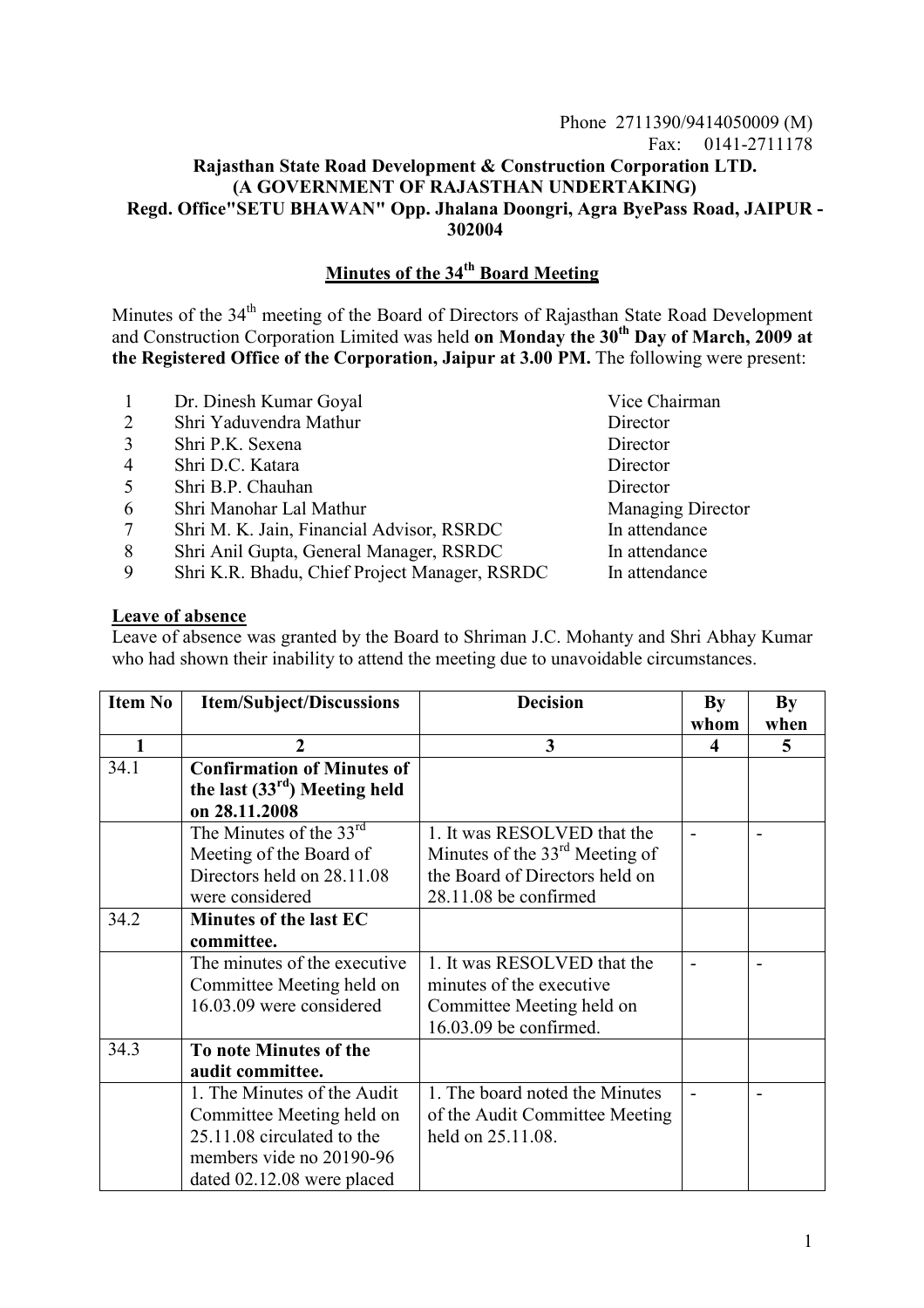| <b>Item No</b> | <b>Item/Subject/Discussions</b>                                                                                                                                                                                                                                                                                                                                                                                                                                                                                                                                                                                                                                                                                                                                                                                                                    | <b>Decision</b>                                                                                                                                                                          | <b>By</b><br>whom | <b>By</b><br>when |
|----------------|----------------------------------------------------------------------------------------------------------------------------------------------------------------------------------------------------------------------------------------------------------------------------------------------------------------------------------------------------------------------------------------------------------------------------------------------------------------------------------------------------------------------------------------------------------------------------------------------------------------------------------------------------------------------------------------------------------------------------------------------------------------------------------------------------------------------------------------------------|------------------------------------------------------------------------------------------------------------------------------------------------------------------------------------------|-------------------|-------------------|
| $\mathbf{1}$   | $\boldsymbol{2}$                                                                                                                                                                                                                                                                                                                                                                                                                                                                                                                                                                                                                                                                                                                                                                                                                                   | 3                                                                                                                                                                                        | 4                 | 5                 |
|                | for information.                                                                                                                                                                                                                                                                                                                                                                                                                                                                                                                                                                                                                                                                                                                                                                                                                                   |                                                                                                                                                                                          |                   |                   |
|                | 2. The Minutes of the Audit<br>Committee Meeting held on<br>25.11.08 circulated to the<br>members vide no 20190-96<br>dated 02.12.08 were placed<br>for information.                                                                                                                                                                                                                                                                                                                                                                                                                                                                                                                                                                                                                                                                               | 2. The minutes of another Audit<br>Committee meeting held on<br>23.3.2009 may be circulated.                                                                                             | FA                | 20.4.09           |
| 34.4           | Review follow up action on<br>previous decisions.                                                                                                                                                                                                                                                                                                                                                                                                                                                                                                                                                                                                                                                                                                                                                                                                  |                                                                                                                                                                                          |                   |                   |
|                | It was directed in 33 <sup>rd</sup> board<br>meeting of 28.11.08 that<br>details of decision in<br>previous decisions which<br>were Non-complied are to<br>be placed before the board.                                                                                                                                                                                                                                                                                                                                                                                                                                                                                                                                                                                                                                                             | 1. The Board noted the follow<br>up actions of previous decisions<br>and gave further directions as<br>per Annex 1 enclosed.                                                             |                   |                   |
| 34.5           | <b>Appointment of New</b><br>Director.                                                                                                                                                                                                                                                                                                                                                                                                                                                                                                                                                                                                                                                                                                                                                                                                             |                                                                                                                                                                                          |                   |                   |
|                | 1. The Government of<br>Rajasthan vide its order<br>No.F-8(44)/PW/2000/ Part-<br>I/258 dt. 22.12.08 has<br>ordered cessation of office of<br>Directorship on the Board of<br>Directors of RSRDC with<br>regard to Shri Rajendra<br>Singh Rathore, Shri P. P.<br>Pareek, Shri Rohit Modi, and<br>Arimardan Singh with<br>immediate effect.<br>2. The Government of<br>Rajasthan vide its order<br>No.F-8(44)/PW/2000/Part-<br>I/281 dt.11.02.09 has<br>appointed Dr. Dinesh Kumar<br>Goyal, Pr. Secretary to<br>Government, PWD, Govt. of<br>Rajasthan as Director & Vice<br>Chairman of the Board of<br>Directors of RSRDC Ltd., in<br>place of Shri C.S. Rajan. It<br>has also been directed that<br>Dr. Dinesh Kumar Goyal<br>shall also look after the work<br>of Chairman on the Board of<br>Directors of RSRDCC Ltd.,<br>till further orders. | 1. The board took note of the<br>orders and authorized the<br>Company Secretary to take all<br>necessary steps under the<br>Companies Act, 1956 for giving<br>effect to the Govt. order. | <b>CS</b>         | 15.4.09           |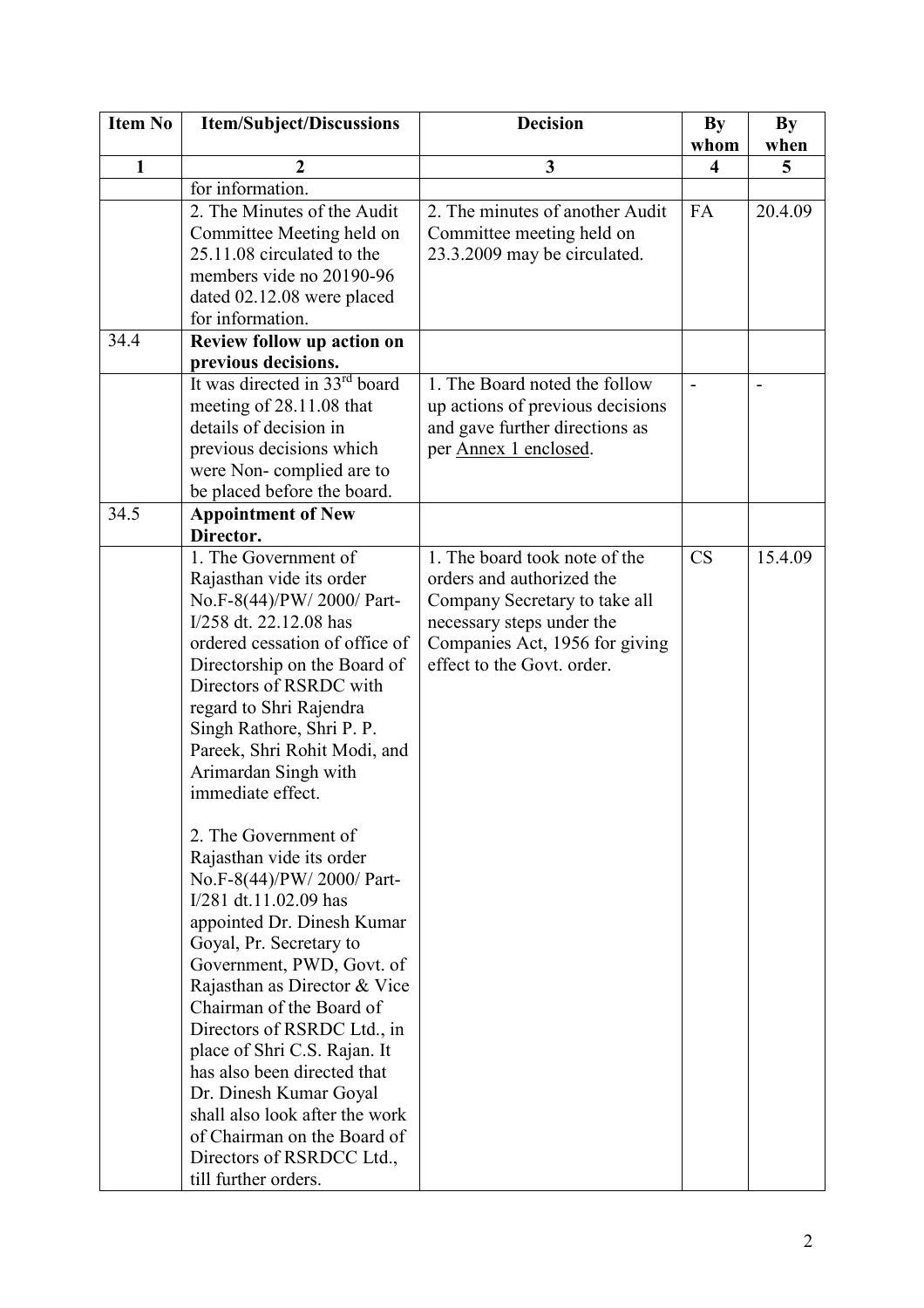| <b>Item No</b> | <b>Item/Subject/Discussions</b>                                                                                                                                                    | <b>Decision</b>                                                                                                                                                                                                                                             |                                                                                   | <b>By</b>                        | By        |         |
|----------------|------------------------------------------------------------------------------------------------------------------------------------------------------------------------------------|-------------------------------------------------------------------------------------------------------------------------------------------------------------------------------------------------------------------------------------------------------------|-----------------------------------------------------------------------------------|----------------------------------|-----------|---------|
|                |                                                                                                                                                                                    |                                                                                                                                                                                                                                                             |                                                                                   |                                  | whom      | when    |
| $\mathbf{1}$   | $\boldsymbol{2}$                                                                                                                                                                   | $\overline{\mathbf{3}}$                                                                                                                                                                                                                                     |                                                                                   | $\overline{\mathbf{4}}$          | 5         |         |
| 34.6           | <b>Transfer of Shares</b>                                                                                                                                                          |                                                                                                                                                                                                                                                             |                                                                                   |                                  |           |         |
|                |                                                                                                                                                                                    | 1. RESOLVED THAT approval<br>be and is hereby accorded for<br>the transfer of shares as under :-<br>Name of<br>transferor<br>Shri Rajendra<br><b>Singh Rathore</b><br>Shri C.S. Rajan                                                                       | Name of<br>Transferee<br>$\overline{\text{Shri }B}$ . P.<br>Chauhan<br>Dr. Dinesh | No.<br>shar<br>1<br>$\mathbf{1}$ | <b>CS</b> | 15.4.09 |
|                |                                                                                                                                                                                    |                                                                                                                                                                                                                                                             | Kumar<br>Goyal                                                                    |                                  |           |         |
|                |                                                                                                                                                                                    | 2. RESOLVED FURTHER<br>THAT Company Secretary be<br>and is hereby authorized to give<br>effect to above share transfers in<br>the books of RSRDC.                                                                                                           |                                                                                   |                                  | <b>CS</b> | 15.4.09 |
| 34.7           | <b>Approval of Budget</b><br><b>Estimates for the year</b><br>2009-10 & Revised<br>Budgets for the year 2008-<br>09.                                                               |                                                                                                                                                                                                                                                             |                                                                                   |                                  |           |         |
|                | The Capital & Revenue<br>Budget Estimates for the<br>year 2009-10 & revised<br>estimates for the year 2008-<br>09 were placed before the<br>BOD for consideration and<br>approval. | 1. It was RESOLVED THAT<br>the budged estimates for the<br>financial year 2009-10 $&$ the<br>revised budget estimates for the<br>financial year 2008-09, as<br>placed before the board for the<br>purpose of identification, be and<br>are hereby approved. |                                                                                   | $\blacksquare$                   |           |         |
|                |                                                                                                                                                                                    | 2. Increasing trend of turnover<br>of the RSRDC was appreciated.                                                                                                                                                                                            |                                                                                   |                                  |           |         |
|                |                                                                                                                                                                                    | 3. It was directed that attempts<br>be made for taking up more<br>work in other states through<br>tenders and a scheme/ proposals<br>be put up on file.                                                                                                     |                                                                                   |                                  | <b>MD</b> | 31.5.09 |
| 34.8           | <b>Internal Audit Report.</b>                                                                                                                                                      |                                                                                                                                                                                                                                                             |                                                                                   |                                  |           |         |
|                | 1. In the Audit Committee<br>Meeting of $23.03.09$ , the<br>agenda for Internal Audit for<br>the Half Year ending<br>30.9.2008 was considered,<br>approved and forwarded to        | 1. The board considered the<br>same and RESOLVED that<br>present system of internal audit<br>of units by in house teams be<br>continued.                                                                                                                    |                                                                                   |                                  |           |         |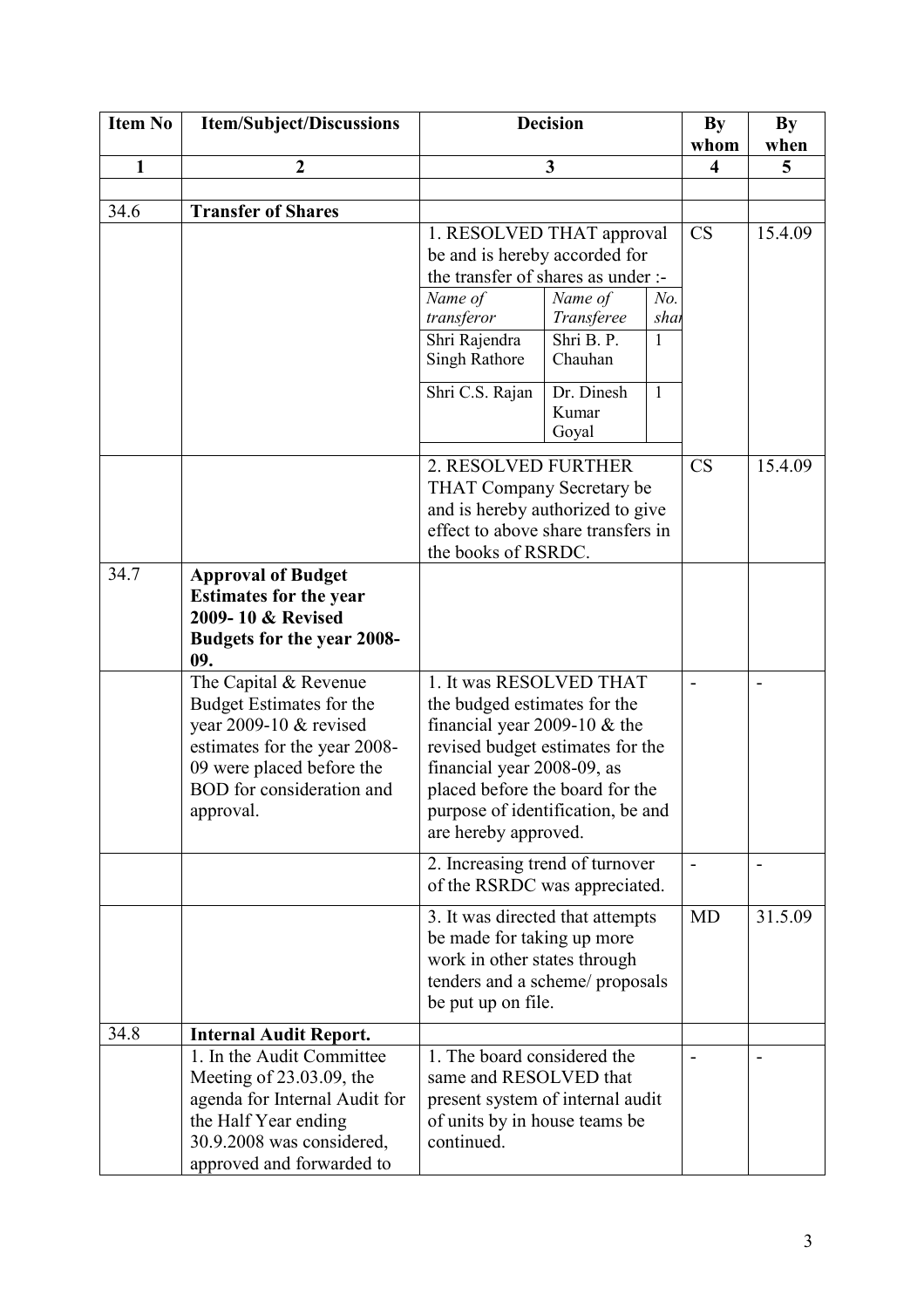| <b>Item No</b> | <b>Item/Subject/Discussions</b> | <b>Decision</b>                    | <b>By</b>               | <b>By</b> |
|----------------|---------------------------------|------------------------------------|-------------------------|-----------|
|                |                                 |                                    | whom                    | when      |
| $\mathbf{1}$   | 2                               | 3                                  | $\overline{\mathbf{4}}$ | 5         |
|                | the Board of Director for       |                                    |                         |           |
|                | final approval.                 |                                    |                         |           |
|                | 2. As per decision taken in     |                                    |                         |           |
|                | the Audit Committee             |                                    |                         |           |
|                | Meeting of 25.11.2008, the      |                                    |                         |           |
|                | internal Audit of the units     |                                    |                         |           |
|                | was conducted by in house       |                                    |                         |           |
|                | teams as per office order       |                                    |                         |           |
|                | dated 19.12.2008.               |                                    |                         |           |
| 34.9           | <b>Half Yearly financial</b>    |                                    |                         |           |
|                | results for the period          |                                    |                         |           |
|                | ending Sept. 2008               |                                    |                         |           |
|                | In the Audit Committee          | 1. It was RESOLVED that the        |                         |           |
|                | Meeting held on 23.03.09,       | half year results are approved     |                         |           |
|                | the agenda of Accounts for      |                                    |                         |           |
|                | the Half Year ending            |                                    |                         |           |
|                | 30.9.2008 was considered,       |                                    |                         |           |
|                | approved and forwarded to       |                                    |                         |           |
|                | the Board of Director for       |                                    |                         |           |
|                | final approval.                 |                                    |                         |           |
|                |                                 | 2. It was RESOLVED that in         |                         |           |
|                |                                 | future the half yearly figures of  |                         |           |
|                |                                 | the current year be compared       |                         |           |
|                |                                 | with half yearly figures of        |                         |           |
|                |                                 | preceding financial year.          |                         |           |
| 34.10          | Any other item with the         |                                    |                         |           |
|                | permission of Chair.            |                                    |                         |           |
| 34.10.1        | Information on website of       | 1. Performance and working of      |                         |           |
|                | <b>RSRDC</b>                    | RSRDC along with photographs       |                         |           |
|                |                                 | of important on-going projects     |                         |           |
|                |                                 | be made available on RSRDS         |                         |           |
|                |                                 | website. All efforts be made to    |                         |           |
|                |                                 | be transparent, accessible, and    |                         |           |
|                |                                 | make use of information            |                         |           |
|                |                                 | technology.                        |                         |           |
| 34.10.2        |                                 | 1. It was directed that henceforth |                         |           |
|                |                                 | the rolling agenda of important    |                         |           |
|                |                                 | items for which compliance is      |                         |           |
|                |                                 | not made shall be placed before    |                         |           |
|                |                                 | the Board.                         |                         |           |
| 34.10.3        |                                 | 1. It was directed that previous   |                         |           |
|                |                                 | decisions since the first Board    |                         |           |
|                |                                 | meeting and compliances made       |                         |           |
|                |                                 | be placed on RSRDC website.        |                         |           |

The meeting concluded with a vote of Thanks of the chair.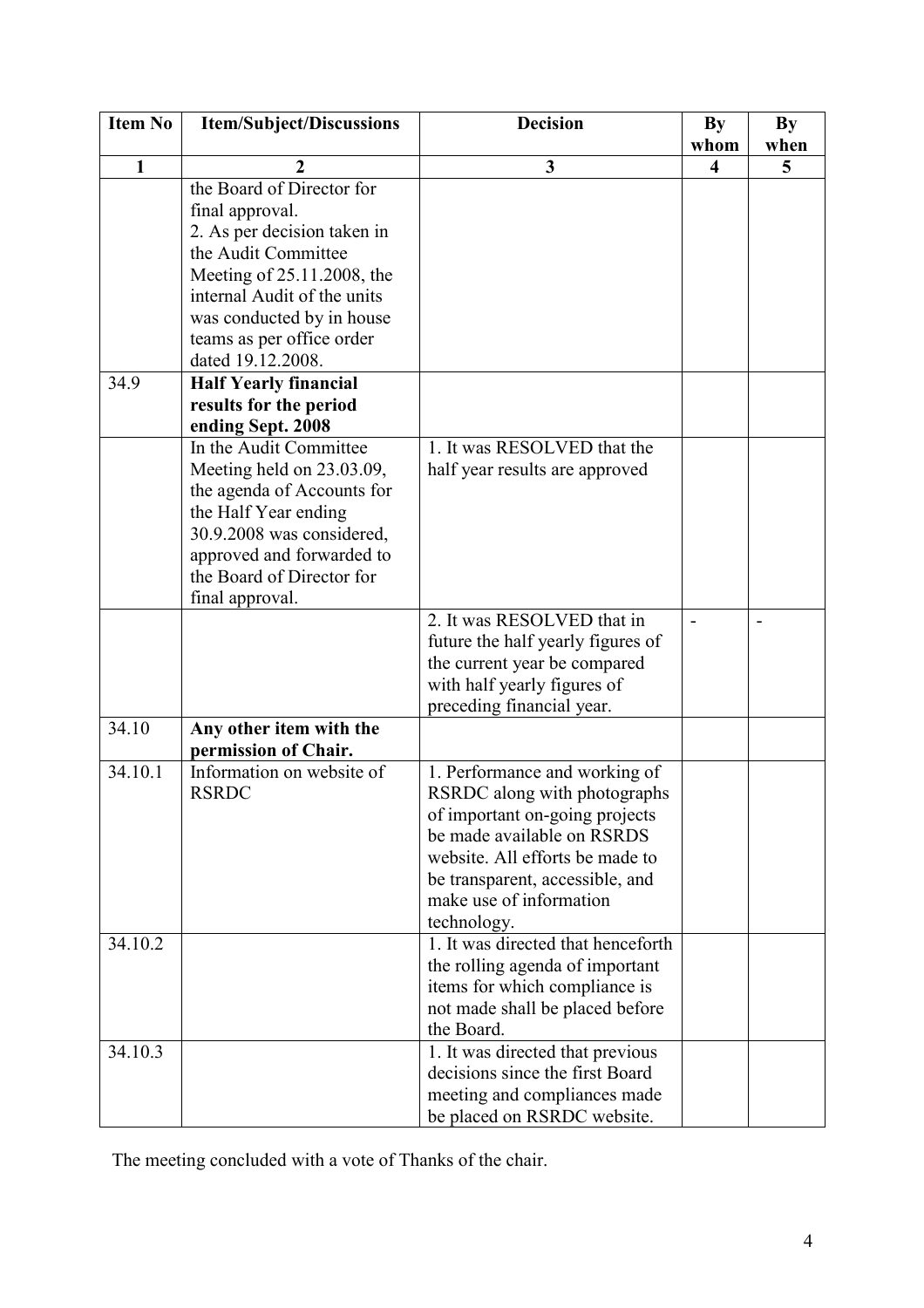**Annexure 1**

| Item No             | Item/Subject/                                                                                                                                                                                                                                                                                                                                                                                                        | <b>Fresh decision</b>                                                                                                                                                                   | <b>By</b>               | By      |
|---------------------|----------------------------------------------------------------------------------------------------------------------------------------------------------------------------------------------------------------------------------------------------------------------------------------------------------------------------------------------------------------------------------------------------------------------|-----------------------------------------------------------------------------------------------------------------------------------------------------------------------------------------|-------------------------|---------|
|                     | earlier decision                                                                                                                                                                                                                                                                                                                                                                                                     |                                                                                                                                                                                         | whom                    | when    |
| $\mathbf{1}$        |                                                                                                                                                                                                                                                                                                                                                                                                                      | 3                                                                                                                                                                                       | $\overline{\mathbf{4}}$ | 5       |
| 33.12<br>28.11.08   | Old Toll cases matter with regard<br>to recoveries be placed on file to<br>V.C.                                                                                                                                                                                                                                                                                                                                      | 5.1 The board discussed in detail<br>and it was resolved that RSRDC<br>may resubmit the case to Finance<br>Department for waiver of seed<br>money with interest thereon<br>through PWD. | FA                      | 31.5.09 |
| 32.10.5<br>25.08.08 | A committee of following was<br>constituted :-<br>1. Managing Director.<br>2. Finance Advisor/ Chief<br>Accounts Officer.<br>3. General Manager.<br>It was to give report before next<br>board meeting on following :-<br>1. Policy for re-imbursement in<br>case of non empanelled hospitals.<br>2. "Cap" in case of re-<br>imbursement from private<br>hospitals as prevailing in other<br>Corporations.           | 5.2 RSRDC must prepare and<br>submit the draft medical rules for<br>consideration of board.                                                                                             | FA                      | 31.5.09 |
| 31.5<br>28.06.08    | <b>Empanelment of Forties Hospital</b><br>for re-imbursement with the<br>condition of 10% discount on<br>billing.                                                                                                                                                                                                                                                                                                    | 5.3 The Board Noted.                                                                                                                                                                    |                         |         |
| 30.4<br>31.03.08    | Approval was granted for<br>undertaking execution of the New<br><b>Bikaner Bye Pass connecting</b><br>Bikaner Sriganganagar Road<br>(NH-15) to Bikaner Jaisalmer<br>Road (NH-15) on BOT basis and<br>with permission for taking loan<br>from financial institutions.<br>It was apprised that the<br>construction of New Bikaner bye<br>pass is done out of internal<br>sources of RSRDC to save on<br>interest cost. | 5.4 The board noted the same.                                                                                                                                                           |                         |         |